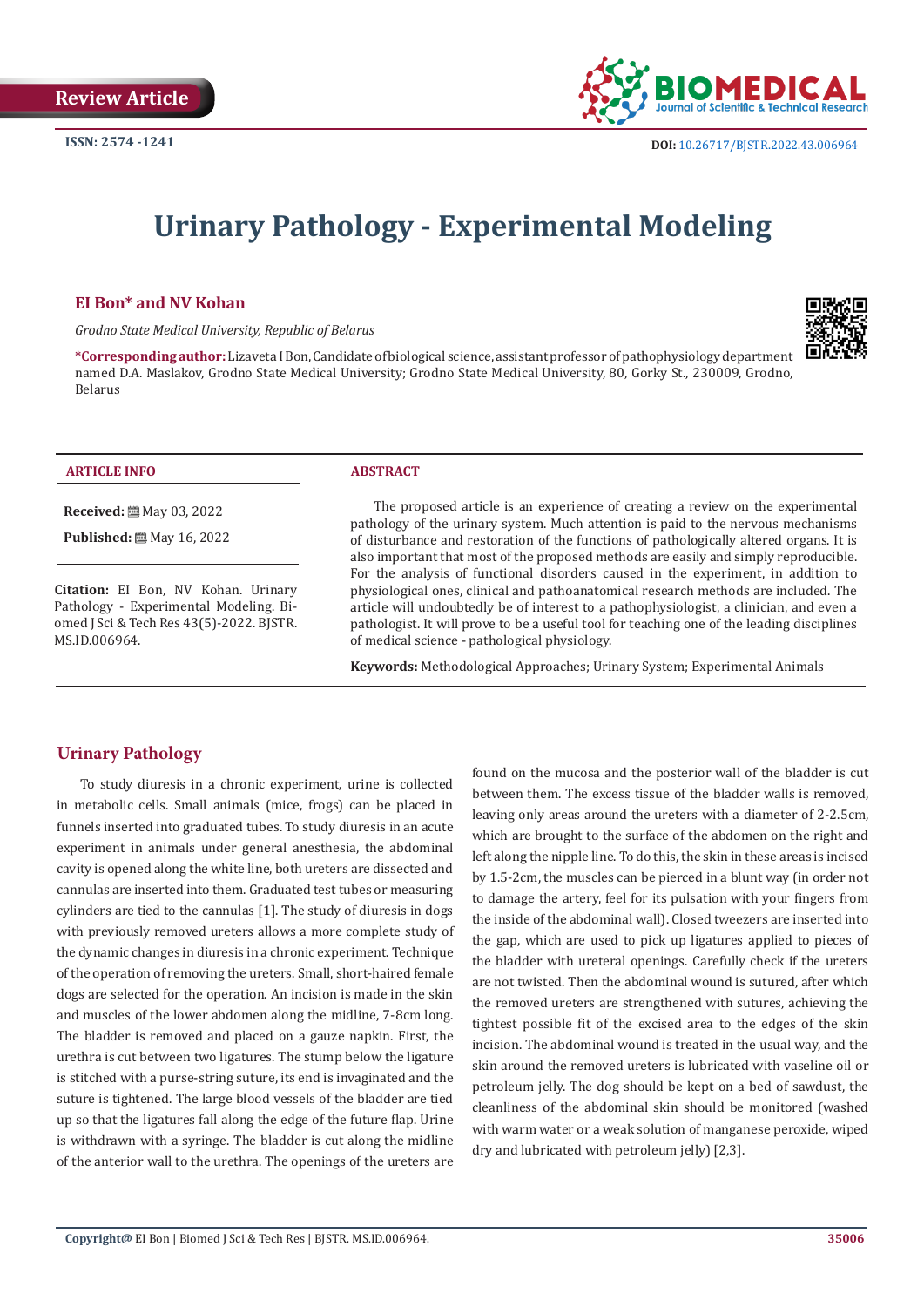# **Urinary Disorders in Disorders of the Nervous System**

Demonstration of diuresis disorders in brain lesions. Four frogs are selected for the experiment, the most active, dark in color, better than males, weighing 30-35g. Each frog is injected under the skin of the back with 3ml of distilled water. In two of them, the brain is cut at the level of the visual halls. The frogs are then placed in funnels inserted into graduated test tubes. The funnels are tied with wet gauze. After two or three hours, the amount of urine released is compared (for clarity, urine is tinted with paint). The rest of the urine is squeezed out of the bladder by pressing on the frog's underbelly. The amount of urine excreted in decerebrated frogs during this time is more or less than in frogs with an intact nervous system [4,5]. The different nature of changes in diuresis (increase or decrease in it) with such brain damage apparently depends on the complexity of the function of urination, which is determined not only by water, but also by other types of metabolism. In this regard, the regulation of this process is very complex. A slight difference in the level of the incision of the brain leads to the defeat of the centers, which obviously have a different effect on urination. In the clinical pathology of a person with brain damage, urination can also be increased or decreased. With lesions of the pituitaryhypothalamic region, an increase in urination is more often observed, which reaches 35-40 liters per day - diabetes insipidus [6]. This is due, apparently, to the insufficiency of pituitrin, secreted by the posterior (nervous) lobe of the pituitary gland and inhibiting diuresis.

#### **Demonstration of the Action of Pituitrin on Urination**

**1)** In the experiment, as in the previous demonstration, four frogs weighing 30-35g are selected. Each frog is injected with 3ml of distilled water under the skin of the back. In addition, two of them receive pituitrin (0.1-0.2ml). The frogs are then placed in funnels inserted into graduated test tubes. After 2-3 hours, as in the previous experiment, the amount of urine released is compared. The rest of the urine is squeezed out of the bladder by pressing on the frog's underbelly. In frogs that received pituitrin, urine is not excreted, in control frogs, 1-2ml is excreted after 2-3 hours. Urine is stained and test tubes are shown on a white background. The mechanism of action of pituitrin has not yet been definitively established - it is not clear whether water is retained in the tissues or reabsorption in the kidneys increases. Apparently, the latter factor is of greater importance [7].

**2)** The experiment can also be carried out on mice. Four mice of equal weight are placed in glass funnels covered with a metal mesh. Graduated test tubes are placed under the funnels to collect urine. All animals are injected with 4 ml of distilled water, and two of them, in addition, 0.1-0.2ml of pituitrin. Experience begins at the

beginning of the lecture. After 1/2 hour, 1-2ml of urine is excreted in control animals, and no urine is excreted in experimental animals.

# **Demonstration of Unconditioned and Conditioned Reflex Changes in Diuresis**

**1)** Experience put on dogs with ureters removed. To collect urine, funnels (rubber tubes or strips) are tied under the openings of the ureters, making sure that they fit snugly. Cylinders with divisions, cones or jars for urine are attached to the funnels (in this form, the dog must stand in the machine every day for several hours, in order to avoid skin irritation with continuously excreted urine). 16-18 hours before the start of the experiment, food and water are taken away. At the lecture for 45 minutes, five-minute portions of urine are collected separately from each ureter. Then the cylinders are removed and cause painful irritation of the skin of the thigh (induction current, voltage 4V, distance between the coils 0, duration of irritation 20-30 seconds). At the end of the defensive reaction, measuring cylinders are put on and urine output is monitored. After 3-5 minutes, the separation of urine almost completely stops for 10-15 minutes, sometimes more. Then diuresis is restored, sometimes exceeding the initial amount of urine. After 2-3 combinations, the dog develops conditioned reflex anuria only when the electrodes are brought to it or when the inductor is knocked [8]. Diuresis disorders also occur with other functional effects on the central nervous system. Fright, fear are usually accompanied by a decrease in diuresis, and small amounts of protein (0.5-1mg%) may appear in the urine. In hysteria, diuresis can be inhibited by self-hypnosis - there are cases when diuresis stopped for several days. During sleep or anesthesia, diuresis is inhibited.

**2)** The effect of pain stimulation on diuresis can also be studied under conditions of acute experiment without preliminary removal of the dog's ureters. Under general anesthesia, an incision is made along the white line of the abdomen, both ureters are dissected and cannulas are inserted into them to collect urine. Graduated test tubes or graduated cylinders are tied to the cannulas. The sciatic nerve is dissected, it is cut and the electrodes from the induction coil are applied to its central end. Five-minute portions of urine are measured within 15 minutes. Then the nerve is irritated for 30-60 seconds (voltage 2-4V, distance between the coils 5-8cm) and five-minute portions of urine are again measured for 15-20 minutes. Painful anuria develops, as in the previous experiment [9].

# **Diuresis Disturbances in Kidney and Urinary Tract Impairments**

Demonstration of diuresis disorders in focal nephritis. Focal nephritis is caused by a direct action on the tissue of the kidneys of a thermal or chemical irritant. This method allows you to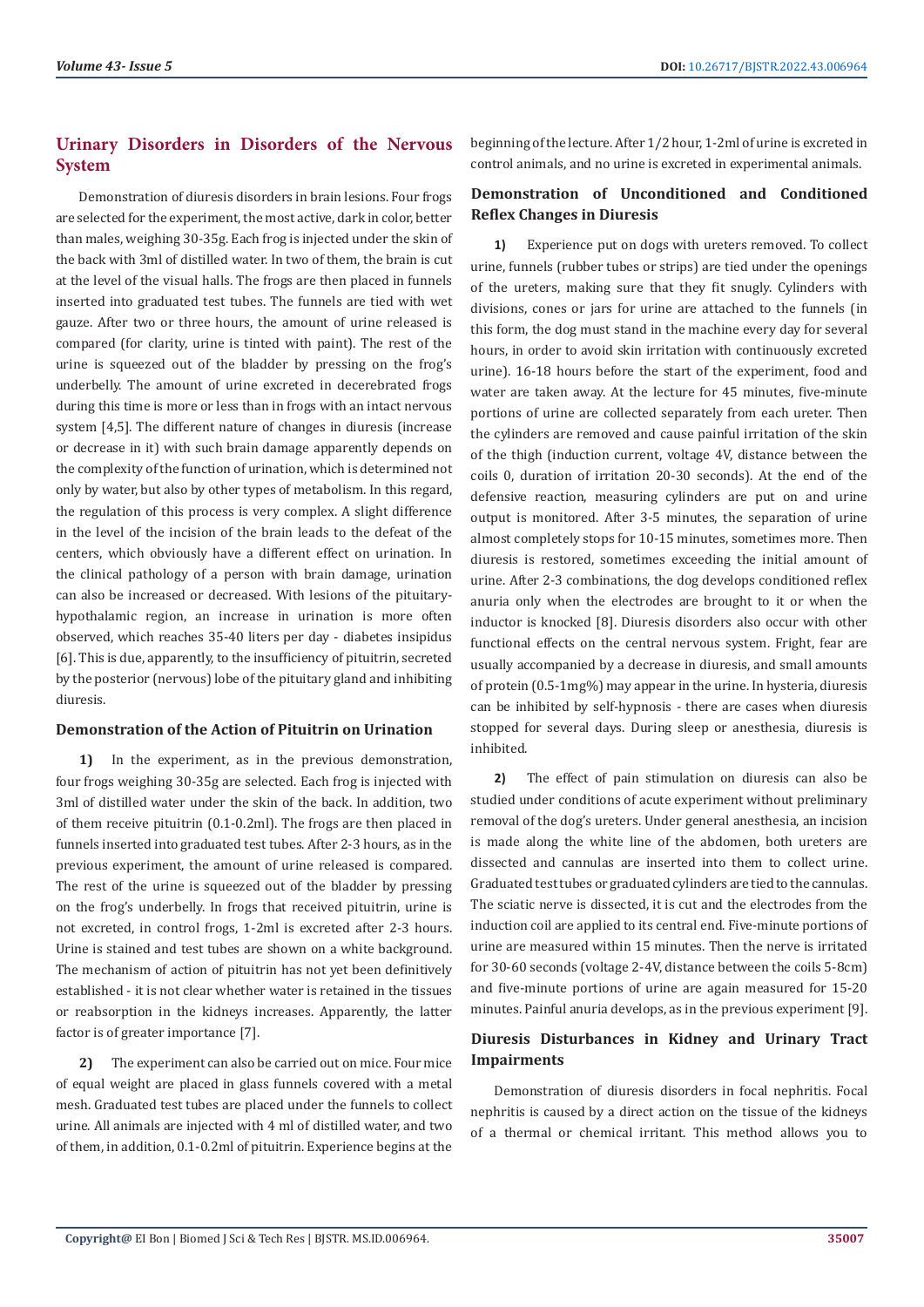immediately observe the violations of diuresis arising from this. Damage is caused by introducing into the kidney tissue with a syringe 5-6ml of hot (80°-90°) water or 1ml of a 25% emulsion of turpentine in vegetable oil. The experiment can be performed on a dog with separate ureters taken out or under the usual conditions of an acute experiment (with the abdominal cavity opened and cannulae inserted into the ureters). In an acute experiment, the kidney (more conveniently the left, located below) is damaged through the surgical wound. In a chronic experiment, one of the kidneys is removed under the skin of the back during an operation on the ureters, which makes it possible to damage it by injecting an irritant with a syringe through the skin, without additional surgical intervention. To remove the kidney under the skin of the back, the dog is fixed with its back up, the skin and muscles are cut along the pecking side for 8-10cm parallel to the last rib, 2-3cm away from it. The muscles are cut carefully without damaging the peritoneum. The kidney is removed and attached by the capsule with two or three sutures to the muscles and fascia so that it does not slip away. After that, the incision is sutured. The operation is carried out 2 weeks before the demonstration [10].

16 hours before the experiment, food and water are taken away. Set the initial level of diuresis (measure the amount of urine for every 15 minutes for 30 minutes). 30 minutes after the injury, the diuresis of the affected kidney exceeds the initial one by 2-3 times (polyuria). An increase in diuresis is usually accompanied by a significant drop in the specific gravity of urine (up to 1010 instead of 1020). The specific gravity of urine is measured with a urometer [9]. Urine takes on a reddish tint from the admixture of blood as a result of damage to the vessels of the kidney (hematuria); protein appears in it in an amount of 10-15 mg% (albuminuria). Microscopic examination of the urine sediment reveals many formed elements fresh erythrocytes and leukocytes. Urination increases not only in a damaged kidney, but also in a healthy one (by 25-30%). Sometimes in the urine excreted by a healthy kidney, protein appears (up to 2mg%). Violations of diuresis in an intact kidney (if the opposite one is damaged) occur reflexively, in response to irritation from the lesion (reno-renal reflex). Reflex mechanisms are of the same importance in violation of the diuresis of the affected kidney. After denervation of the kidney, damaging it with hot saline does not cause an increase in diuresis. The denervated kidney becomes inert to all kinds of irritants (water load, diuretin administration, etc.). To the same extent, this inertness is also manifested under the action of pathogenic stimuli. When setting up the experiment under the conditions of a chronic experiment, diuresis is restored after 2-3 days, although blood cells and small amounts of protein continue to be excreted in the urine. In the clinic, with focal nephritis (for example, with metastatic kidney abscesses), unstable fluctuations in total diuresis and small changes in the composition

of urine are also observed. Diffuse glomerulonephritis (unlike focal nephritis) is a local manifestation of damage to the entire vascular system, expressed in spasm of arterioles and increased capillary permeability. With it, there is a persistent decrease in diuresis, a relatively small albuminuria (3-5mg%), hematuria. At the same time, edema develops and blood pressure rises [11].

#### **Urine Protein Tests:**

- **1)** Sample by boiling. 2-3ml of filtered urine of slightly acidic reaction is poured into a test tube (acidified with 2% acetic acid). Add 0.5-1ml of saturated sodium chloride solution and heat the top of the tube to boiling. In the presence of protein, a precipitate appears that does not dissolve when 2-3 drops of a 2% solution of acetic acid are added to a hot solution. Soluble precipitate give phosphate and carbonate salts.
- **2)** Sample with concentrated nitric acid. Pour 1-2ml of concentrated nitric acid into a test tube and carefully layer 1-2ml of filtered urine on the acid. In the presence of protein, a cloudy white layer appears at the interface of the liquids. The more protein in the urine, the sooner the ring is formed.
- **3)** Test with sulfosalicylic acid (most sensitive: detects up to 0.0015% protein in urine). Pour 2-3ml of clear acidified urine into a test tube and add 5-6 drops of a 20% solution of sulfosalicylic acid. In the presence of protein, a precipitate or turbidity appears [9].

#### **Demonstration of Impaired Nervous Regulation of Diuresis in Focal Nephritis**

Experience put on the same dog as in the previous experience. 30 minutes after kidney damage, against the background of increasing urination, pain irritation is caused. Instead of the usual anuria, there is a small and short-term decrease in diuresis in the damaged kidney. The intact kidney still responds with anuria. The general defensive reaction of the animal is preserved. In the same way, the conditioned reflex reaction (to the presentation of electrodes or the knock of an inductor) also weakens. Such a weakening of the reactions of pathologically altered kidneys to irritation is observed for 1-2 days, then they are restored. However, the composition of the urine, as already mentioned, remains still changed, since the structural disturbances caused by the pathological stimulus still remain by this time. Obviously, violations of urination in nephritis, as well as its restoration, are determined not only by structural changes in the kidneys caused by a pathological agent, but also by changes in the nervous regulation of diuresis associated with them. Nephrons that have fallen out during kidney damage are replaced by others (since normally only 1/3 of the total number of nephrons function at the same time), but this does not happen passively, by itself, but as a result of reflex influences on the central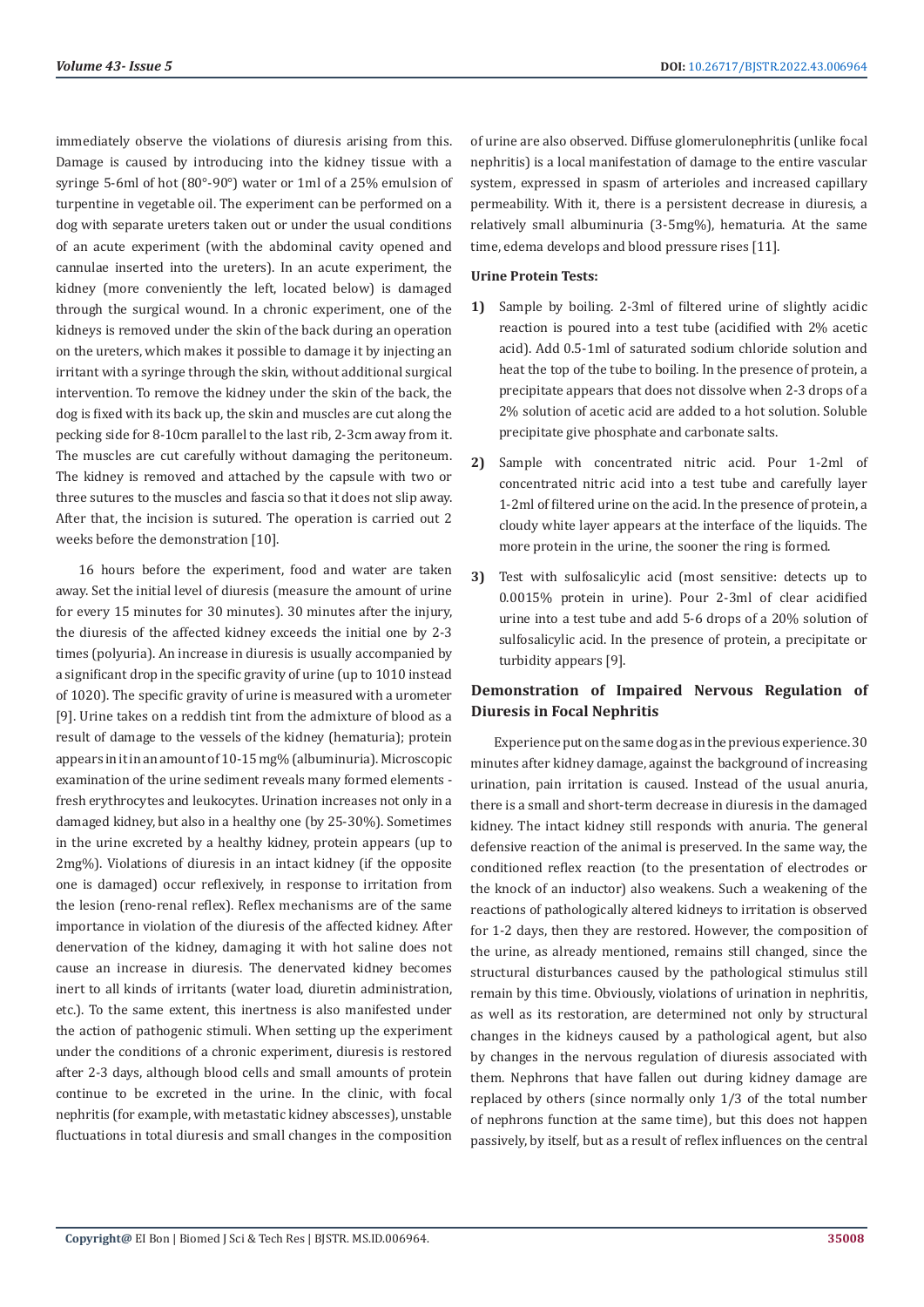nervous system from the lesion. The dependence of the restoration of kidney function on the state of the nervous system has been proven by direct experiments. In dogs with experimental neurosis, recovery of function in kidney damage occurs later [12].

# **Demonstration of Diuresis Disorders in Sublimate Nephrosis**

- **1)** To demonstrate violations of diuresis in nephrosis, you can use the poisoning of animals with sublimate. The experiment is performed on a dog with protruded ureters or with a bladder fistula. An hour before the lecture, the dog is injected under the skin of the thigh with a 2% sublimate solution at the rate of 20mg per 1kg of body weight (the introduction of a sublimate solution into the mouth causes severe vomiting). 1-2 hours after the introduction of sublimate, diuresis increases sharply (5-10 times). The specific gravity of urine decreases to 1,007- 1,001. After a few hours, diuresis begins to decrease, and on the 2nd day oliguria or anuria develops. The specific gravity of urine rises to 1045-1049. A relatively small amount of protein (4-8mg%) appears in the urine. At the same time, the general picture of sublimate poisoning develops - vomiting, sometimes bloody, bloody diarrhea, increased salivation. The dog becomes lethargic, refuses food, drinks a lot. Death occurs on the 3rd-10th day after poisoning as a result of retention of nitrogenous wastes in the body (uremia) [13]. An autopsy reveals slightly enlarged kidneys, the tissue of which has a reddish-brown color with multiple petechial hemorrhages. Hemorrhages are found along the gastrointestinal tract. Such a clinical picture is also characteristic of sublimate necrotic nephrosis in the human clinic.
- **2)** Changes in diuresis during sublimate poisoning can also be studied on frogs. Two frogs of the same weight are injected into the dorsal lymphatic sac with 3ml of distilled water. One of them, in addition, injected under the skin of the thigh 0.05ml of 1% sublimate solution. Both frogs are placed for 2-3 hours in funnels inserted into graduated test tubes, where excreted urine is collected. At the end of the experiment, the rest of the urine is squeezed out of the bladder by pressing on the lower abdomen of the frogs. It is noted that in a poisoned frog, diuresis drops sharply. It is not possible to establish a preliminary increase in diuresis with this form of experiment [14]. Amyloid-lipoid nephrosis (unlike sublimate nephrosis) is one of the manifestations of profound metabolic disorders throughout the body [15]. Along with a decrease in diuresis, albuminuria and edema are pronounced with it.

## **Demonstration of Impaired Nervous Regulation of Diuresis in Sublimate Nephrosis**

Experience put on a dog poisoned by sublimate. 1-2 hours

after sublimate poisoning, against the background of high diuresis, the reaction of the dog to electro cutaneous pain stimulation is examined. It turns out to be weakened - instead of reflex anuria, only short-term oliguria occurs. In the future, against the background of oliguria, the reaction to pain stimulation is almost completely absent, although the defensive (motor) reaction persists until the very last days of the animal's life. Obviously, in the analysis of changes in diuresis in nephrosis, it is necessary to take into account not only structural disorders in the kidneys, but also changes in the nervous regulation of urination [9].

### **Demonstration of Changes in Diuresis During the Accumulation of Nitrogenous Slags**

The retention of nitrogenous wastes in the body causes compensatory polyuria with a low specific gravity of urine. Such changes occur with nephrosclerosis. An increase in diuresis under the influence of nitrogen metabolism products is demonstrated by the following experience. Experience put on 4 mice placed in funnels, covered with nets. Graduated test tubes are placed under the funnels. At the beginning of the lecture, two mice are injected subcutaneously with 3-5ml of a 2% urea solution. An hour later, the amount of urine released is compared. After the introduction of urea, diuresis increases, the specific gravity of urine decreases [16]. The experiment can also be done on a dog with ureters removed or in an acute experiment (a dose of urea is 5 ml of a 2% solution intravenously). When compensatory polyuria is insufficient and the residual nitrogen in the blood rises sharply, a picture of uremia develops [9].

#### **Demonstration of Uremia caused by Lesions of the Urinary Tract**

Uremia can develop both with diffuse kidney damage and with damage to the urinary tract, which prevents the excretion of urine from the body. 2-3 days before the lecture, the dog's abdomen is cut along the midline, the ureters are found and ligatures are applied to them. The wound is sutured. Already on the  $2<sup>nd</sup>$  or  $3<sup>rd</sup>$  day, the dog becomes depressed, refuses to eat, but greedily drinks water. Immediately after drinking, she vomits and all the water pours out. This picture is shown at the lecture. Nitrogenous products are excreted through the lungs and gastrointestinal tract, so the smell of urine is mixed with exhaled air and vomit [17]. Gradually, the animal falls into a coma, its blood pressure drops, its temperature drops, and death occurs on the 3-5<sup>th</sup> day after ligation of the ureters. At autopsy, the renal pelvis is distended with accumulated urine. The cavities and tissues are dry (anhydremia), which is explained by a large loss of water during vomiting and diarrhea (according to the observations of clinicians, with the appearance of uremia, the renal edema that was previously in the patient disappears). The abdominal and pleural cavities, and especially the stomach cavity, emit the smell of urine [18].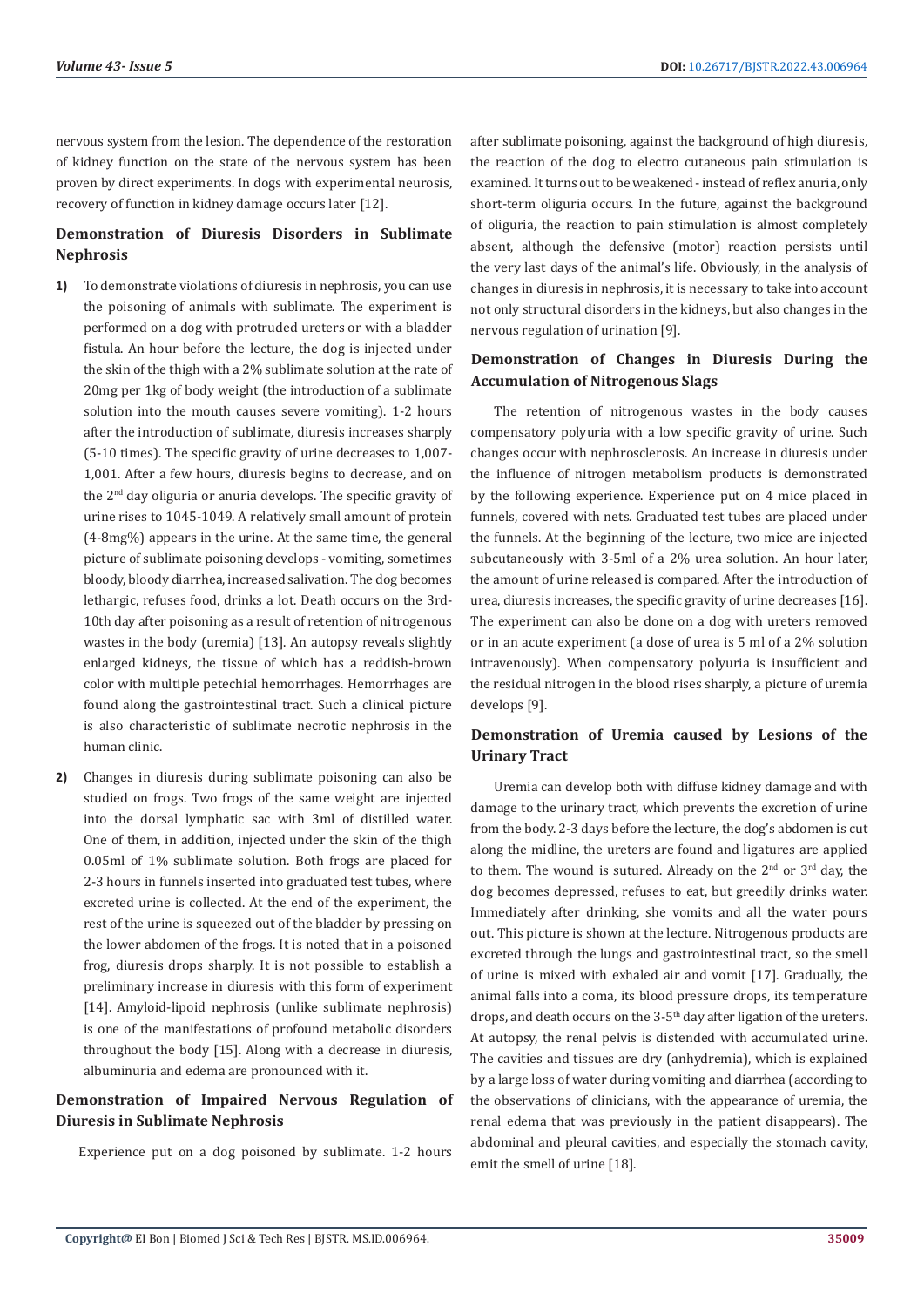### **Demonstration of the Toxicity of Nitrogenous Products Contained in the Urine**

The frog is injected under the skin of the back with 2-3 ml of urine. There comes inhibition of acid reflexes, adynamia, sometimes death. The urine of patients with uremia is not toxic, since it contains few products of nitrogen metabolism. In the pathogenesis of uremia, in addition to the retention of nitrogenous slags, one should also take into account the shift in the reaction of the blood to the acid side - acidosis. The reason for it is the delay in the excretion of acidic metabolic products, mainly acidic phosphate salts. Acidosis is compensated by increased release of carbon dioxide through increased respiration (uremic asthma), as well as the formation of ammonia [9].

#### **Diuresis Disturbances for Disorders of Circulation**

# **Demonstration of Diuresis Disorders in Anemia of the Kidney**

- **1)** The dog under general anesthesia is fixed with the stomach up. The jugular or femoral vein is dissected. Open the abdominal cavity, find the ureters and cut them at the bladder. Long, curved cannulas are inserted into the central ends of the ureters and lowered into test tubes to collect urine. Summing up the ligature under one of the renal arteries (more convenient under the left). Within 30 minutes, the diuresis of the right and left kidneys is determined (collecting five-minute portions), then the ligature is tightened for 2-3 minutes. This is usually enough to cause anuria that lasts 10 to 20 minutes after the ligation is removed. Diuresis in a healthy kidney increases slightly. Protein appears in the first portions of urine, the specific gravity of urine is increased [9].
- **2)** The dog is injected intramuscularly with 5-10ml of a 1% solution of indigo carmine or intravenously with 50ml of a 1% solution of methylene blue. An anemized kidney begins to secrete dye later than a normal one.
- **3)** Loading with urea (5-10ml of a 2% solution intravenously) also reveals insufficiency of the affected kidney.
- **4)** Bandage the ureter of a healthy kidney. The diuresis of the anemic kidney increases.

# **Demonstration of Diuresis Disorders in Venous Congestion in the Kidney**

The preparation for the experiment is the same as in the previous demonstration, but the ligature is brought under the renal vein. Determine the amount of urine in 30 minutes and tighten the ligature for 5-10 minutes. Anuria occurs, lasting 20-30 minutes after the clamp is removed. Protein appears in the urine. It is also expedient to perform this experiment with a test for the excretion

of indigo carmine and a load of urea [18,19]. Demonstration of oliguria with a fall in blood pressure. Establish registration of blood pressure in the carotid artery. The preparation for the experiment is the same. A cannula is inserted into the femoral artery to drain blood. The amount of urine excreted by both kidneys in 30 minutes is determined, then 1/3-1/4 of the total blood volume is released from the artery. Note a sharp drop in blood pressure and at the same time a sharp oliguria. When blood pressure falls below 40 mmHg, anuria occurs. A drop in blood pressure can also be caused by transection of the spinal cord under the oblongata [20,21].

#### **Demonstration of Polyuria with Plethora**

The preparation is the same. Set the amount of urine for 30 minutes, then injected into the femoral vein saline (at 38°) in a volume equal to the volume of the entire blood of the dog. Urination increases, the specific gravity of urine decreases [9]. Thus, the data presented in the review on modeling the pathology of the urinary system in the experiment represent a fundamental basis for further study of this system, deepening and detailing the pathogenesis of diseases, allowing you to create a basis for clinical research.

#### **References**

- 1. Casey HW, Ayers KN, Robinson FR (1978) The urinary system. Pathology of laboratory animals, pp. 115-173.
- 2. [Berent AC \(2011\) Ureteral obstructions in dogs and cats: a review of](https://pubmed.ncbi.nlm.nih.gov/21463437/) [traditional and new interventional diagnostic and therapeutic options.](https://pubmed.ncbi.nlm.nih.gov/21463437/) [Journal of Veterinary Emergency and Critical Care 21\(2\): 86-103.](https://pubmed.ncbi.nlm.nih.gov/21463437/)
- 3. [Lanz OI, Waldron DR \(2000\) Renal and ureteral surgery in dogs .Clinical](file:///C:\Users\Admin01\Desktop\BJSTR-CAR-22-RW-254_3-5-2022\17.%09Lanz%20OI,%20Waldron%20DR%20(2000)%20Renal%20and%20ureteral%20surgery%20in%20dogs%20.Clinical%20techniques%20in%20small%20animal%20practice%2015(1):%201-10) [techniques in small animal practice 15\(1\): 1-10.](file:///C:\Users\Admin01\Desktop\BJSTR-CAR-22-RW-254_3-5-2022\17.%09Lanz%20OI,%20Waldron%20DR%20(2000)%20Renal%20and%20ureteral%20surgery%20in%20dogs%20.Clinical%20techniques%20in%20small%20animal%20practice%2015(1):%201-10)
- 4. [Anderson JC \(1951\) Abnormal function of the upper urinary tract.](https://journals.sagepub.com/doi/pdf/10.1177/003591575104401107) [Proceedings of the Royal Society of Medicine 44\(925\): 925-933.](https://journals.sagepub.com/doi/pdf/10.1177/003591575104401107)
- 5. [Cullis WC \(1906\) On secretion in the frog's kidney. The Journal of](https://physoc.onlinelibrary.wiley.com/doi/10.1113/jphysiol.1906.sp001154) [Physiology 34\(3\): 250.](https://physoc.onlinelibrary.wiley.com/doi/10.1113/jphysiol.1906.sp001154)
- 6. Goyer RA (1985) Urinary system. Environmental pathology, pp. 290- 319.
- 7. [Adolph EF \(1927\) The excretion of water by the kidneys of frogs.](https://journals.physiology.org/doi/abs/10.1152/ajplegacy.1927.81.2.315?journalCode=ajplegacy) [American Journal of Physiology Legacy Content 81\(2\): 315-324.](https://journals.physiology.org/doi/abs/10.1152/ajplegacy.1927.81.2.315?journalCode=ajplegacy)
- 8. [Marx H \(1931\) Diuresis by conditioned reflex. American Journal of](https://journals.physiology.org/doi/abs/10.1152/ajplegacy.1931.96.2.356?journalCode=ajplegacy) [Physiology-Legacy Content 96\(2\): 356-362.](https://journals.physiology.org/doi/abs/10.1152/ajplegacy.1931.96.2.356?journalCode=ajplegacy)
- 9. Frankstein SI (1956) Demonstration course of pathological physiology. Moscow.
- 10. [Anderson LJ \(1967\) Experimental reproduction of canine interstitial](https://pubmed.ncbi.nlm.nih.gov/5582484/) [nephritis. Journal of Comparative Pathology 77\(4\): 413-418.](https://pubmed.ncbi.nlm.nih.gov/5582484/)
- 11. [Earle DP, John V Taggart, James A Shannon \(1944\) Glomerulonephritis.](https://citeseerx.ist.psu.edu/viewdoc/download?doi=10.1.1.828.9233&rep=rep1&type=pdf) [A survey of the functional organization of the kidney in various stages of](https://citeseerx.ist.psu.edu/viewdoc/download?doi=10.1.1.828.9233&rep=rep1&type=pdf) [diffuse glomerulonephritis. The Journal of Clinical Investigation 23\(1\):](https://citeseerx.ist.psu.edu/viewdoc/download?doi=10.1.1.828.9233&rep=rep1&type=pdf) [119-137.](https://citeseerx.ist.psu.edu/viewdoc/download?doi=10.1.1.828.9233&rep=rep1&type=pdf)
- 12. [Christian HA \(1929\) Nephrosis: A critique. Journal of the American](https://jamanetwork.com/journals/jama/article-abstract/268003) [Medical Association 93\(1\): 23-25.](https://jamanetwork.com/journals/jama/article-abstract/268003)
- 13. [Ivanova LN \(1957\) Hyaluronidase activity of the urine in necrotic](https://link.springer.com/journal/10517/volumes-and-issues/44-6) [nephrosis. Bulletin of Experimental Biology and Medicine 44\(6\): 1453-](https://link.springer.com/journal/10517/volumes-and-issues/44-6) [1455.](https://link.springer.com/journal/10517/volumes-and-issues/44-6)